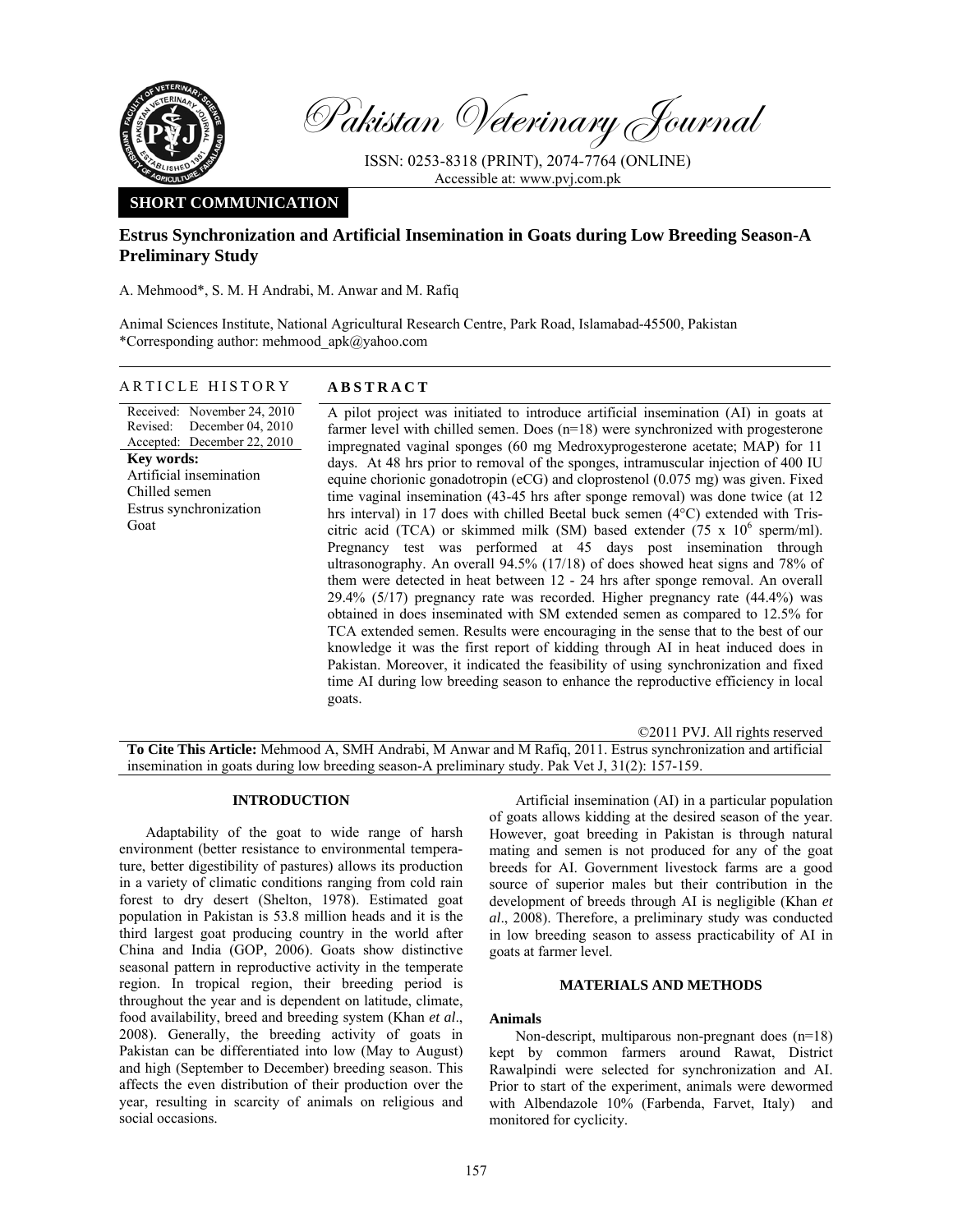#### **Heat synchronization**

Heat synchronization treatment was started in the first week of May 2010. Experimental does were treated with progesterone impregnated vaginal sponges (Synchron, 60 mg Medroxyprogesterone acetate, Farvet, Holland) for 11 days, irrespective of estrous cycle phase. At 48 hrs prior to the removal of the sponges, the animals were injected intra muscular (I/M) with 400 IU of equine chorionic gonadotropin (eCG; Synchroject 600, Farvet, Holland) and cloprostenol (0.075 mg Dalmazin, Fatro, Italy). Animals were observed for heat signs (bleating, vigorous tail movement, mucus discharge and restlessness) for 48 hrs after removing sponges.

## **Extender preparation**

Tris-citric acid buffer (TCA; pH 6.8) was prepared by dissolving Tris (hydroxymethyl)-aminomethane (3.03%; w/v) and citric acid  $(1.66\%; w/v)$  in 74 ml Milli-Q (distilled-deionized) water. Finally, for making the extender, the buffer was supplemented with egg yolk  $(20\%; v/v)$ , fructose  $(0.2\%; w/v)$  and antibiotics (Streptomycin sulphate 0.1 g/ml and Gentamycin sulphate 0.001 g/ml). Skimmed milk extender was prepared by dissolving 10g skimmed milk (SM) of laboratory grade (Acumedia Manufacturer Inc, USA) in 100 ml Milli-Q water. The extender was heat treated at 96°C for 10 min, cooled to room temperature and supplemented with antibiotics as mentioned above. Extenders were stored at -20°C till further use.

#### **Semen collection and preservation**

Semen was collected from one buck with artificial vagina (IMV, France) at 42°C. Semen samples were immediately brought to the laboratory and placed in a water bath at 37°C. Samples were evaluated for volume, percentage of progressively motile spermatozoa (at x400 by phase contrast microscope; Olympus, Japan) and sperm concentration (by a digital photometer at 546 nm; Minitube, Germany). The ejaculate had sperm concentration =  $4.965 \times 10^{9}$  sperm/ml, volume 2 ml and 80% motility. Ejaculate was equally divided into two parts and diluted with TCA or SM extender at 37°C to a final concentration of  $75x10^6$  sperm/ml. Extended semen sample was cooled to 4°C over 2 hrs. Each of the extended semen sample was further divided into 2 aliquots to be used for AI within 24 hrs.

#### **Artificial insemination**

Fixed time vaginal AI was performed at 43-45 hrs after the removal of vaginal sponges with hit in dark method in 17 does (due to accidental death of 1 doe). Animals were inseminated twice (12 hrs interval) with 0.5 ml semen extended in TCA or SM. Pregnancy test was performed after 45 days of AI with ultrasonography (SSD 500 with 3.5 MHz probe, Aloka, Japan). Data on pregnancy rate were compared by Chi-square analysis using Minitab 12.22 (Minitab 12.22, 1996).

# **RESULTS AND DISCUSSION**

Data on synchronization and heat incidence are presented in Table 1 indicating that 94.5% (17/18) of the does showed heat signs within 24 hrs. Majority of animals (78%) were detected in heat between 12-24 hrs after sponge removal. Estrus response to the application of intra vaginal sponges varies greatly and depends on breed, cotreatment, management and mating system (Chemineau *et al*., 1999). However, the data is almost consistent to the heat induction with vaginal sponges in temperate (Leboeuf *et al*., 2003) and tropical (Freitas *et al*., 2004) goat breeds.

Pregnancy test showed a 29.4% pregnancy rate in low breeding season of goat (Table 2). Higher pregnancy rate (44.4%) was obtained in does inseminated with SM extender as compared to TCA based extender (12.5%), but the difference was non-significant. Due to accidental death of 2 does, only 3 does gave birth to 4 live kids on the same day, after 150 days of gestation period. An earlier study showed that semen doses preserved in SM extender provided higher pregnancy rate after intracervical insemination compared to those in TCA extender (52% versus 42.9%; Dorado *et al*., 2007). In France, 65% average pregnancy rate in goats was reported with AI (Leboeuf *et al*., 2008) and this might be due to the cervical insemination using vaginal speculum.

**Table 1:** Efficacy of heat synchronization protocol in does during low breeding season

| No. |                       |        | Heat within Heat within Heat within Overall in          |          |
|-----|-----------------------|--------|---------------------------------------------------------|----------|
|     |                       |        | treated $*$ 6 hrs No. 6-12 hrs No.12-24 hrs No.         | heat     |
|     | $(\%)$                | $(\%)$ | (%)                                                     | $(\%)$   |
| 18  | (5.5)                 | 2(11)  | 14(78)                                                  | 17(94.5) |
|     |                       |        | * Vaginal sponge from Day I - II, I/M injection eCG and |          |
|     | cloprostenol on Day 9 |        |                                                         |          |

| <b>Table 2:</b> Pregnancy rate during low breeding season in does |  |  |  |
|-------------------------------------------------------------------|--|--|--|
| inseminated with Beetal buck semen extended in Tris-citric acid   |  |  |  |
| or skimmed milk based extender                                    |  |  |  |

| Group            | No. inseminated * | Pregnancy rate (%) |
|------------------|-------------------|--------------------|
| Tris-citric acid |                   | $1/8$ (12.5)       |
| Skimmed milk     |                   | $4/9$ (44.4)       |
| Overall          |                   | 5/17(29.4)         |

\* First AI at 43-45 hrs after vaginal sponge removal followed by 2nd AI at 12 hrs interval; Values of pregnancy rate differ nonsignificantly  $(\chi^2=1.17; P=0.28)$ .

To the best of our knowledge, kidding with AI in heat synchronized does was done successfully for the first time in Pakistan. The results show that fixed time AI with SM extended semen can be used effectively. However, further work is needed on method of AI (vaginal vs cervical insemination) and synchronization of estrus (hormonal treatment and buck effect) for optimal conception rate in local goats.

#### **Acknowledgements**

This study was supported by the grant of RADP subproject (AS-5), Pakistan Agricultural Research Council, Islamabad. The authors would like to acknowledge the services of technical staff in Small Ruminant and Animal Reproduction Programs, Animal Sciences Institute, NARC, Islamabad for maintenance of bucks and semen collection.

### **REFERENCES**

Chemineau P, G Baril, B Leboeuf, MC Maurel, F Roy, M Pellicer-Rubio, B Malpaux and Y Cognie, 1999.